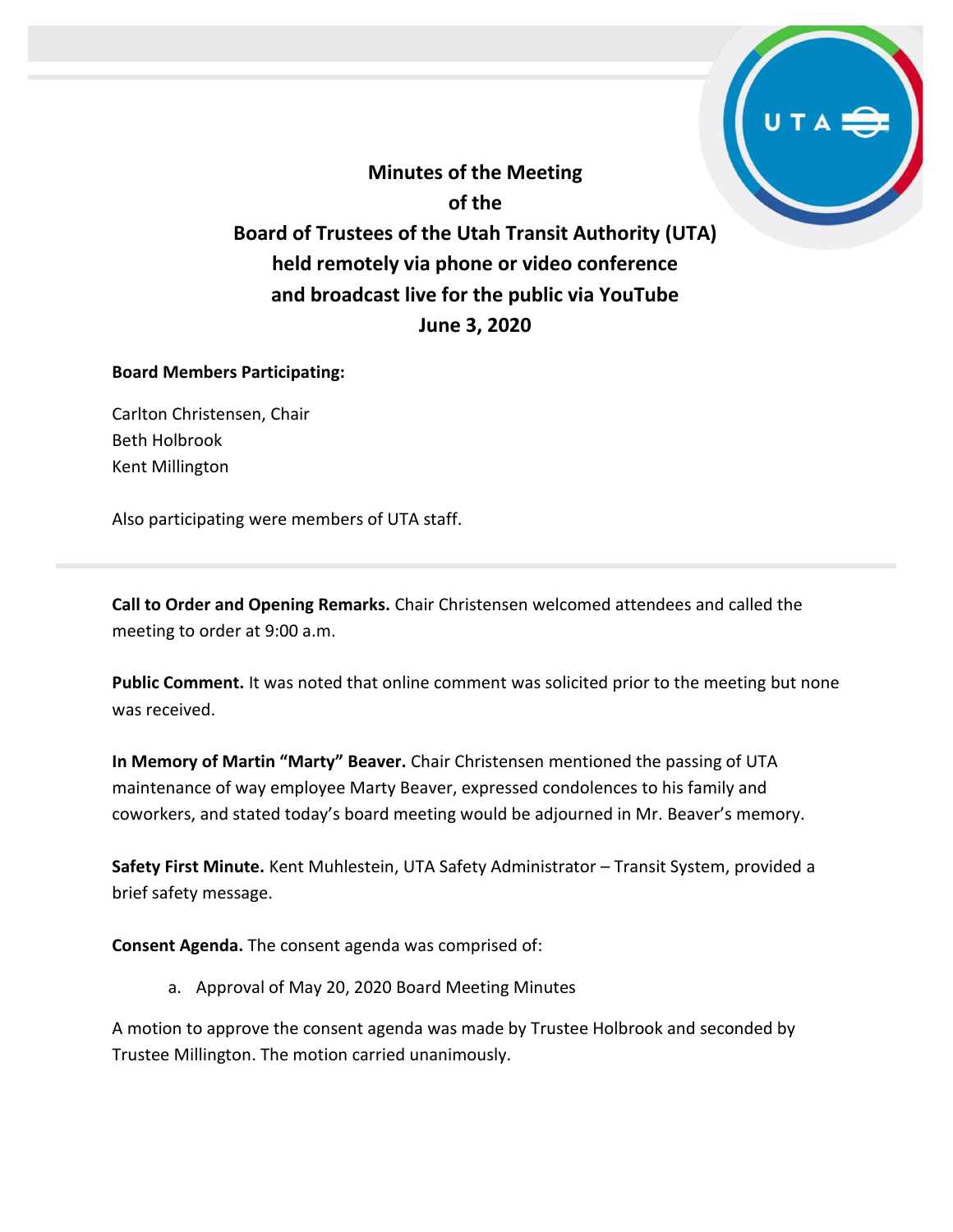## **Agency Report.**

**Federal Transit Administration (FTA) Allocation for Ogden-Weber State University (WSU) Bus Rapid Transit (BRT).** Carolyn Gonot, UTA Executive Director, mentioned the award of a \$64.5 million grant from the FTA for the Ogden-WSU BRT project.

**Protests.** Ms. Gonot mentioned UTA has been taking a proactive, flexible approach to service adjustments necessitated by recent protests in Salt Lake City.

Discussion ensued. Chair Christensen suggested a review of UTA's practices related to equitable treatment.

**Financial Report – April 2020.** Bob Biles, UTA Chief Financial Officer, reviewed the April 2020 financial dashboard; passenger revenues; sales tax revenues; cumulative revenue loss and Coronavirus Aid, Relief, and Economic Security Act (CARES) drawdown; revenue loss and CARES funding estimates; Federal Emergency Management Agency (FEMA) eligible expenses; expense variance by mode; expense variance by chief officer; and expense variance by type.

Discussion ensued. Questions on the timeline for receiving sales tax projections, reserve funds status, and FEMA-eligible expense limits were posed by the board and answered by Mr. Biles.

## **Resolutions.**

**R2020-06-02 Resolution Approving the Second Amendment of the Authority's 2020 Budget.** Mr. Biles explained the resolution, which approves adjustments to the 2020 operating and capital budgets as follows:

|                            | 2020 Budget after<br><b>Budget Amendment #1</b> | <b>Operating</b><br><b>Budget Changes</b> | 2020 Budget after<br><b>Budget Amendment #2</b> |
|----------------------------|-------------------------------------------------|-------------------------------------------|-------------------------------------------------|
| <b>Other Revenues</b>      | \$3,640,000                                     | \$250,000                                 | \$3,890,000                                     |
| <b>Total Revenues</b>      | 492,354,000                                     | 250,000                                   | 492,604,000                                     |
|                            |                                                 |                                           |                                                 |
| <b>Paratransit Service</b> | 24.637.000                                      | 250,000                                   | 24.887.000                                      |
| <b>Operations Support</b>  | 50,331,000                                      | 22,000                                    | 50,353,000                                      |

• Operating budget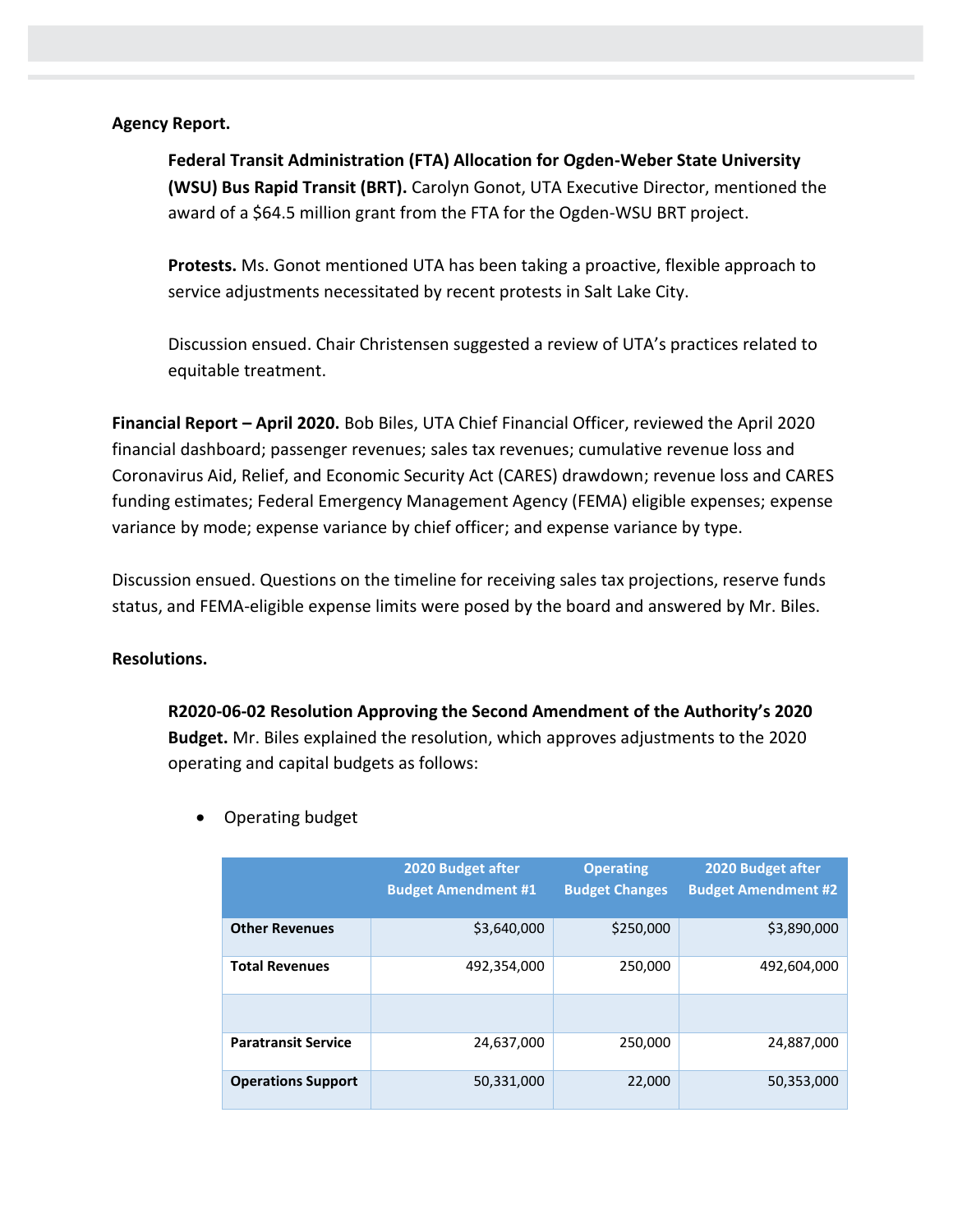| Contingency                | 1,660,000     | (660,000) | 1,000,000     |
|----------------------------|---------------|-----------|---------------|
| <b>Transfer to Capital</b> | 18,427,000    | 638,000   | 19,065,000    |
| <b>Total Expense</b>       | \$492,354,000 | \$250,000 | \$492,604,000 |

• Capital budget

|                                   | 2020 Budget after<br><b>Budget</b><br><b>Amendment #1</b> | <b>Proposed</b><br><b>Amendment #2</b> | 2020 Budget after<br><b>Proposed Budget</b><br><b>Amendment #2</b> |
|-----------------------------------|-----------------------------------------------------------|----------------------------------------|--------------------------------------------------------------------|
| Depot District                    | \$40,937,000                                              | \$(15,937,000)                         | \$25,000,000                                                       |
| Ogden/Weber BRT                   | 28,197,000                                                | (12, 947, 000)                         | 15,250,000                                                         |
| <b>Airport Station Relocation</b> | 13,000,000                                                | (2,000,000)                            | 11,000,000                                                         |
| Provo-Orem TRIP                   |                                                           | 5,211,000                              | 5,211,000                                                          |
| State of Good Repair              | 59,898,000                                                | 15,069,500                             | 74,967,500                                                         |
| <b>Other Capital Projects</b>     | 53,062,000                                                | 38,401,900                             | 91,463,900                                                         |
| Contingency                       | 940,000                                                   | 28,000                                 | 968,000                                                            |
| Totals                            | <u>\$196,034,000</u>                                      | \$27,826,400                           | \$223,860,400                                                      |

A motion to approve R2020-06-01 was made by Trustee Millington and seconded by Trustee Holbrook. The motion carried unanimously, with aye votes from Trustee Millington, Trustee Holbrook, and Chair Christensen.

# **Service and Fare Approvals.**

**ECO Trip Rewards Agreement (Salt Lake City Corporation).** Monica Morton, UTA Fares Director, summarized the contract for the provision of transit passes to Salt Lake City employees. Salt Lake City will be invoiced monthly based on the number of trips taken, the one-way base fares, and any fuel surcharge, if applicable. The city current qualifies for a 5% discount based on the number of trips taken (~68,000/year) as part of UTA's trip rewards program. Discussion ensued. A question on the contract pricing model was posed by the board and answered by Ms. Morton.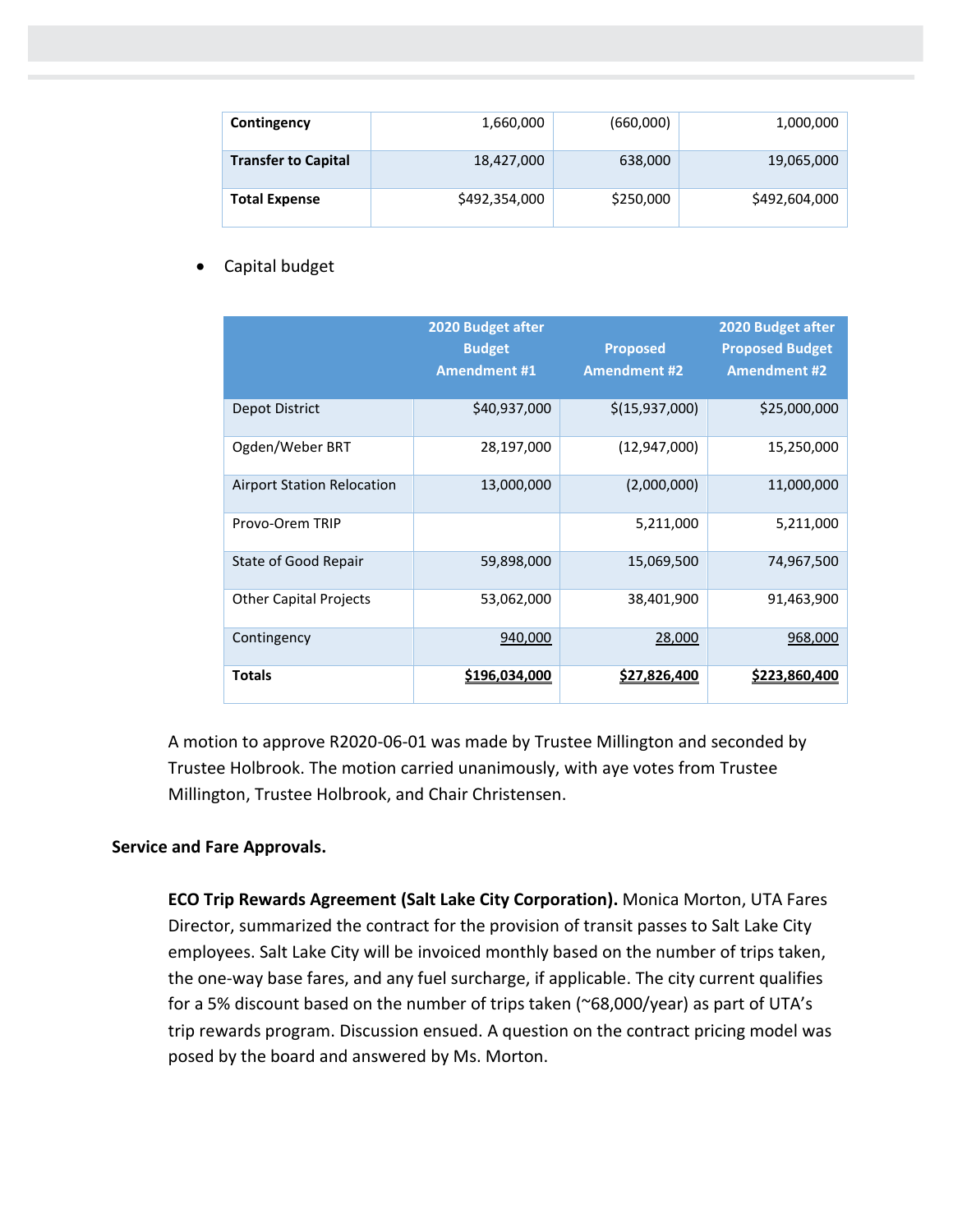A motion to approve the agreement was made by Trustee Holbrook and seconded by Trustee Millington. The motion carried unanimously.

### **Discussion Items.**

**Enterprise Risk Management Plan.** Dave Pitcher, UTA Claims & Insurance Manager, was joined by Bill Dysktra and Mark Maraccini with Crowe, LLP. Staff delivered a presentation that included UTA's enterprise risk management background, a summary of the reporting on previous project phases, reporting on the current project phases, and next steps. Ms. Gonot mentioned plans to establish an enterprise risk management policy and form a risk management committee.

Discussion ensued. Questions on the timeframe for hiring a risk and compliance manager, organizational structure needed to support a risk management program, and risk management prioritization strategies were posed by the board and answered by staff.

**Central Wasatch Commission (CWC).** Laura Hanson, UTA Director of Planning, was joined by Ralph Becker, Executive Director of the Central Wasatch Commission; Chris Robinson, Chair of the Central Wasatch Commission; and Blake Perez, Deputy Executive Director of the Central Wasatch Commission. Mr. Perez spoke about the CWC's current involvement in a public process to solicit feedback on the Central Wasatch mountain transportation initiative. He said the CWC has recently assembled a technical working group and will be hosting a summit in the fall with the objective of identifying a consensus on a preferred mountain transportation system.

Mr. Becker reiterated the need for consensus. He then went on to explain that the CWC was formed and operates through an interlocal agreement (ILA). Brighton City will be joining the CWC as a member, which requires an amendment to the ILA. As part of the amendment, the CWC would also like to include the option to grant ex officio status to up to four non-elected entities, including UTA.

Discussion ensued. Questions on the how recommendations from the public process will be implemented and the progress of the CWC's work were posed by the board and answered by representatives of the CWC.

## **Other Business.**

**Next Meeting.** The next meeting of the board will be on Wednesday, June 17, 2020 at 10:30 a.m.